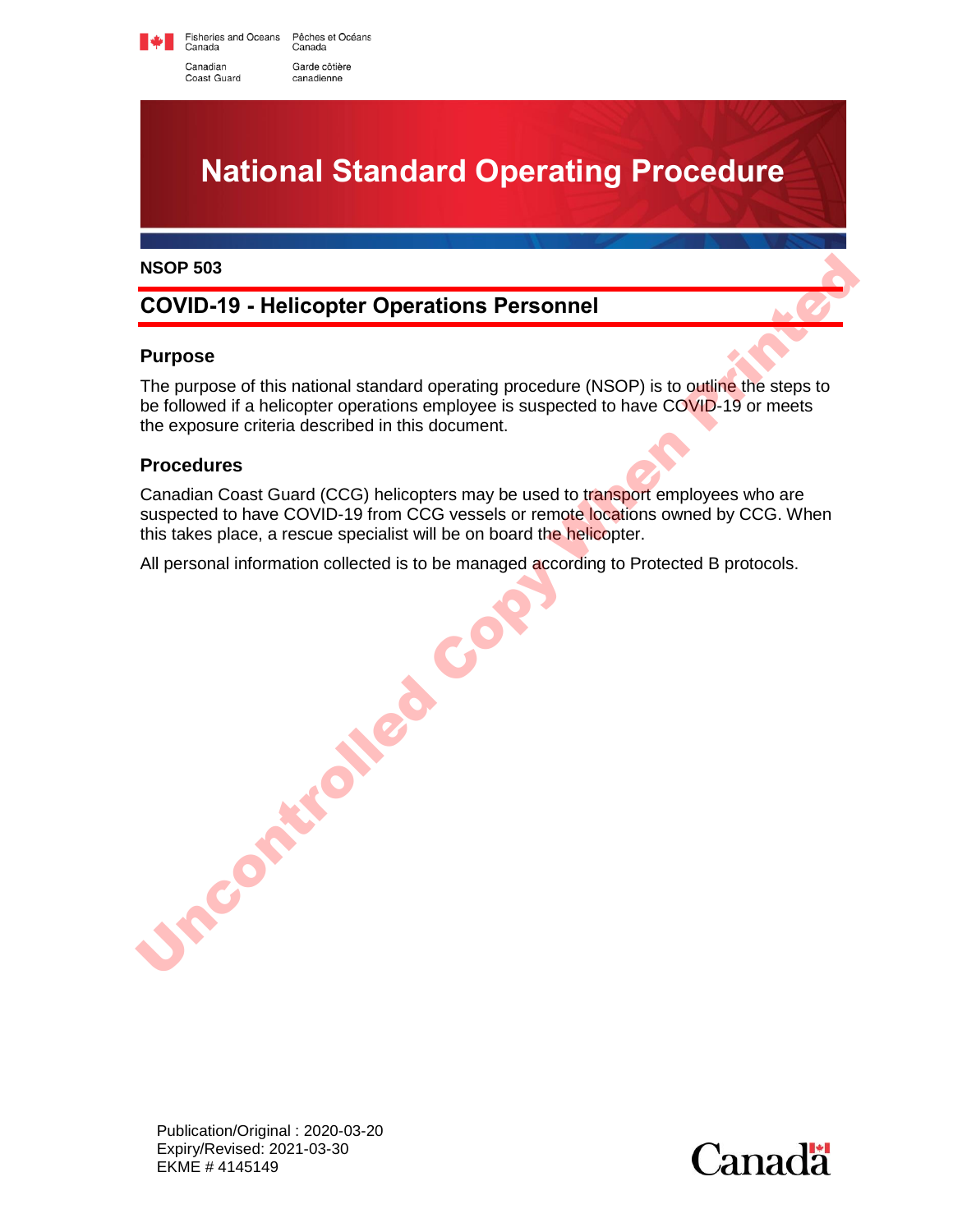## **Procedure for helicopter operations personnel**

| <b>Step</b> | <b>Procedure</b>                                                                                                                                                                                                                                                                                                                                                                                                                                                                                                                                                                                                                                                                   |
|-------------|------------------------------------------------------------------------------------------------------------------------------------------------------------------------------------------------------------------------------------------------------------------------------------------------------------------------------------------------------------------------------------------------------------------------------------------------------------------------------------------------------------------------------------------------------------------------------------------------------------------------------------------------------------------------------------|
| 1.          | 1. If the employee is experiencing a sudden onset of any of the following<br>symptoms which may be attributed to COVID-19 rather than for example<br>seasonal allergies or a known medical condition <sup>1</sup> :                                                                                                                                                                                                                                                                                                                                                                                                                                                                |
|             | new or worsening cough<br>shortness of breath or difficulty breathing<br>temperature equal to or over 37.5 °C<br>feeling feverish<br>chills<br>fatigue or weakness<br>٠<br>muscle or body aches<br>new loss of smell or taste<br>headache (new, persistent, unexplained, unusual or long-lasting)<br>٠<br>(not related to other known causes or conditions)<br>gastrointestinal symptoms (abdominal pain, diarrhea, vomiting)<br>• feeling very unwell<br>2. And/or if the employee meets any of the following exposure criteria:<br>2.1. has returned from travel outside of Canada in the last 14 days<br>2.2. has had close contact with a person who has returned from outside |
|             | Canada within 14 days of the helicopter personnel's close contact and<br>who are symptomatic for COVID-19<br>2.3. has had close contact with a suspected, confirmed or probable case of<br>COVID-19 in the last 14 days                                                                                                                                                                                                                                                                                                                                                                                                                                                            |
| 2.          | If shore-based, employee or supervisor may determine that an employee<br>poses a potential risk to their own well-being or the well-being of other<br>employees. On this basis, the supervisor may ask the employee to leave the<br>workplace. Should the need arise, the employee who is suspected to have<br>COVID-19 would be provided a procedural or surgical mask, be immediately<br>separated from coworkers, encouraged to perform hygiene/cough etiquette (by<br>using hand sanitizers for example) and sent home. For further information on<br>contact tracing, see NSOP 526 COVID-19 - Canadian Coast Guard Contact<br><b>Tracing Activities.</b>                      |
| 3.          | If helicopter personnel are working from the ship, please refer to NSOP 505<br>COVID-19 - Seagoing Personnel for guidance.                                                                                                                                                                                                                                                                                                                                                                                                                                                                                                                                                         |

<sup>1</sup> Government of Canada – [Coronavirus disease \(COVID-19\): Symptoms and treatment](https://www.canada.ca/en/public-health/services/diseases/2019-novel-coronavirus-infection/symptoms.html)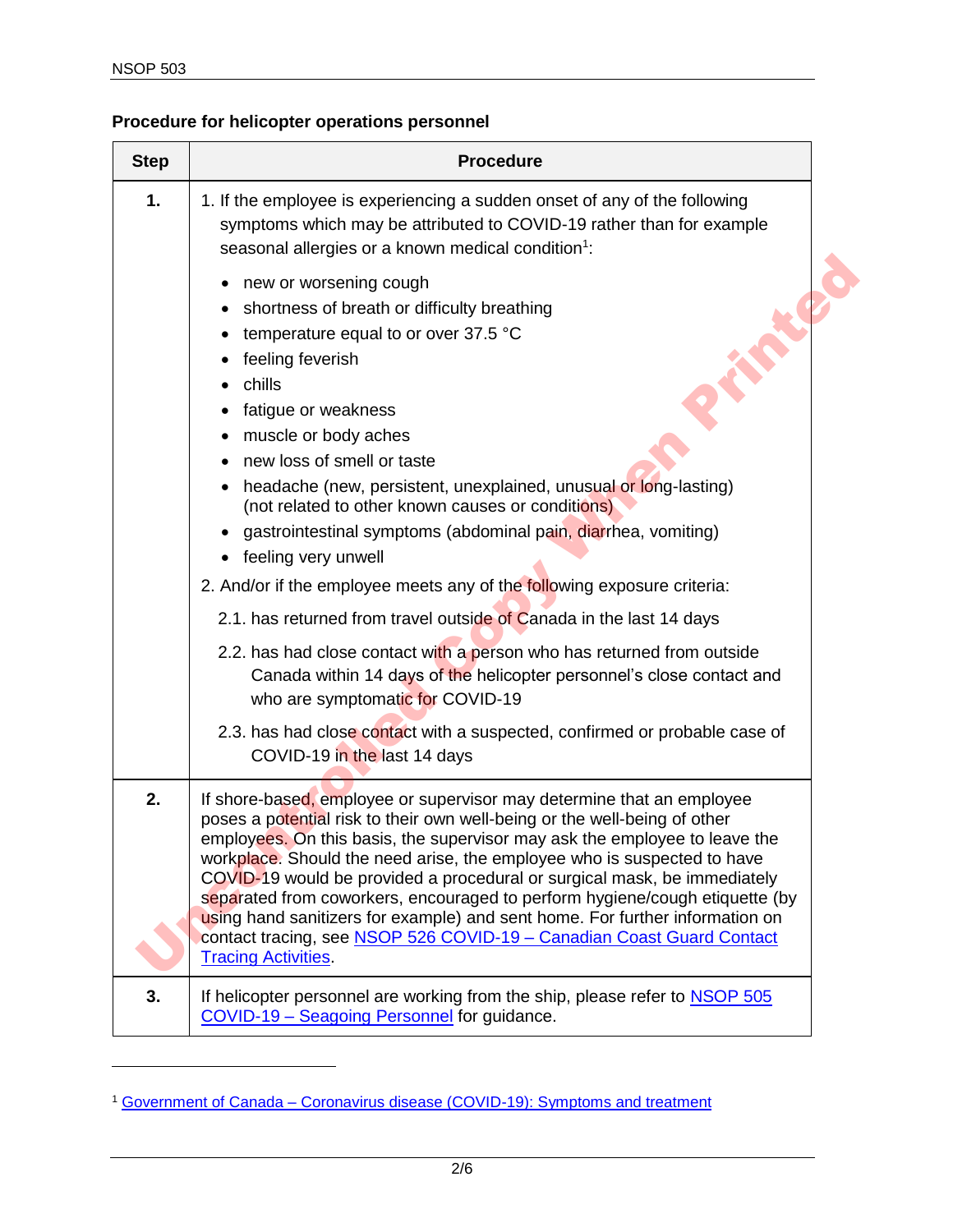| <b>Step</b> | <b>Procedure</b>                                                                            |
|-------------|---------------------------------------------------------------------------------------------|
| 4.          | Contact between pilots, maintenance staff, crew members and clients should<br>be minimized. |

### **Procedure for shore-based helicopter personnel**

| <b>Step</b> | <b>Procedure</b>                                                                                                                                                                                                                                                                                                                                                                                                                           |
|-------------|--------------------------------------------------------------------------------------------------------------------------------------------------------------------------------------------------------------------------------------------------------------------------------------------------------------------------------------------------------------------------------------------------------------------------------------------|
| 1.          | If helicopter personnel are shore-based, the employee who is suspected to<br>have COVID-19 must wear a procedural or surgical mask at all times,<br>encouraged to perform hygiene/cough etiquette and be confined to only<br>necessary areas for their departure.                                                                                                                                                                          |
| 2.          | Employees who are sent home due to suspected COVID-19 are directed to<br>contact their local public health authority to find out more about self-<br>assessment, quarantine and testing.                                                                                                                                                                                                                                                   |
|             | Pilots and maintenance personnel are directed to contact their respective<br>managers at Transport Canada Aircraft Services Directorate (TC ASD). The<br>manager will require the employee who is suspected to have COVID-19 to<br>provide an update of their testing and condition as soon as received. For<br>further information on contact tracing, see NSOP 526 COVID-19 - Canadian<br><b>Coast Guard Contact Tracing Activities.</b> |
| 3.          | The supervisor is to contact the Regional Operations Center (ROC) as outlined<br>in Operations safety bulletin 04-2020 Canadian Coast Guard Guidelines for<br>Increased Awareness of the Novel Coronavirus (2019-nCoV) Disease and<br>Sanitation Practices to Control the Spread of Communicable Disease.<br>The ROC must then inform the National Command Center.                                                                         |
| 4.          | 1. If a local public health authority deems that an employee requires to be<br>tested, the employee must notify their supervisor and remain in self-isolation<br>as directed by health professional until results are received. Public health<br>authorities will provide a procedure to follow if the employee is confirmed to<br>have COVID-19.                                                                                          |
|             | 2. For the safety of fellow employees, once test results are obtained,<br>regardless of the outcome, the employee must contact their supervisor for<br>further direction:                                                                                                                                                                                                                                                                  |
|             | 2.1. If the employee is confirmed to have COVID-19: protocols identified by<br>the local public health authorities are to be followed.                                                                                                                                                                                                                                                                                                     |
|             | 2.2. If the employee's results are negative for COVID-19: a return-to-work<br>plan and date is to be discussed with the supervisor.                                                                                                                                                                                                                                                                                                        |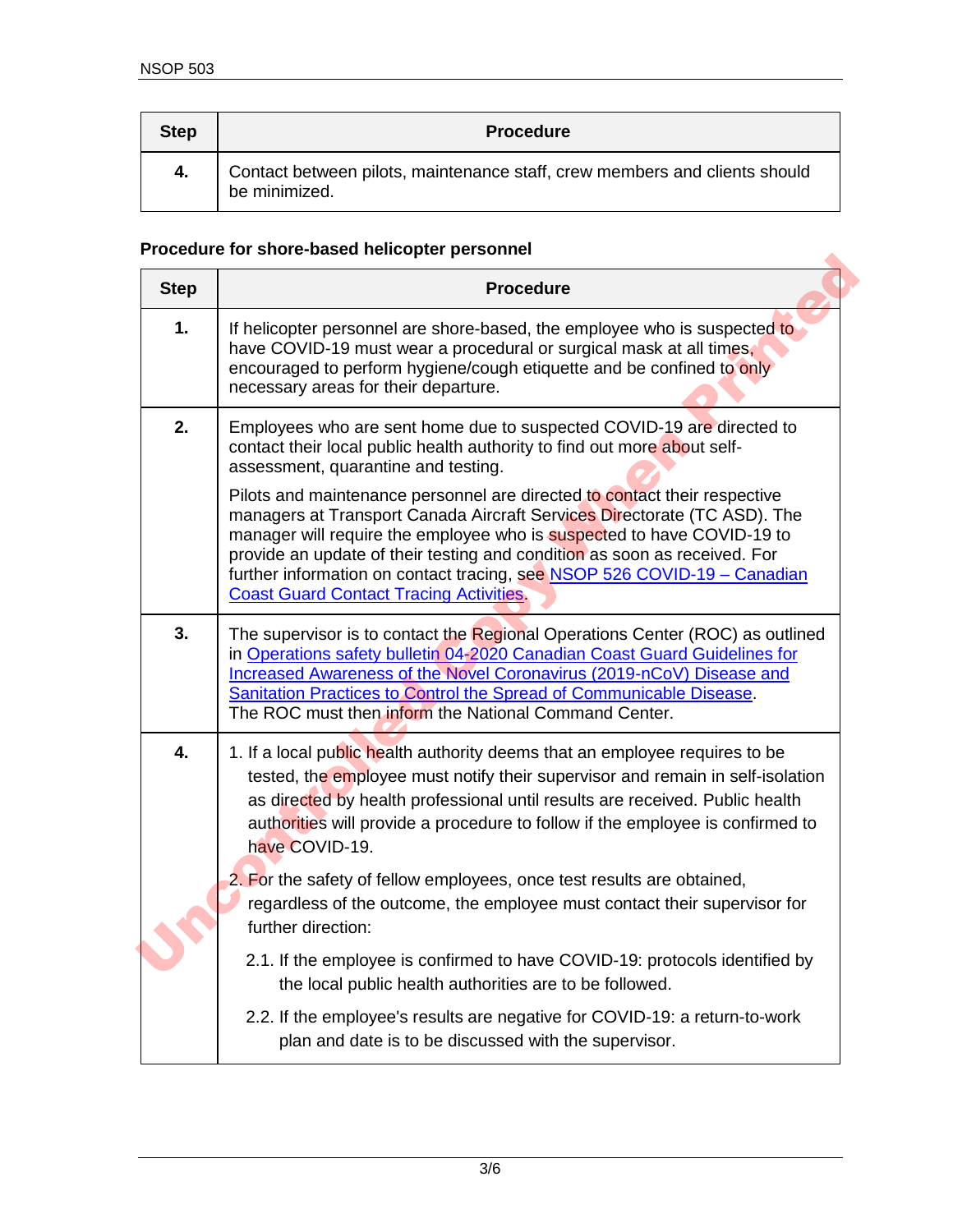| <b>Step</b> | <b>Procedure</b>                                                                                                                                                                                                                |
|-------------|---------------------------------------------------------------------------------------------------------------------------------------------------------------------------------------------------------------------------------|
| 5.          | If an employee is suspected or confirmed to have COVID-19, any workspaces<br>used or occupied by affected employees are to be disinfected (refer to<br>NSOP 518 COVID-19 - Cleaning and Disinfection Routine of the Workplace). |

#### **Procedure for helicopter operations on board vessel**

| <b>Step</b> | <b>Procedure</b>                                                                                                                                                                                                                                                                                                                                                                                                                      |
|-------------|---------------------------------------------------------------------------------------------------------------------------------------------------------------------------------------------------------------------------------------------------------------------------------------------------------------------------------------------------------------------------------------------------------------------------------------|
| 1.          | 1. If helicopter personnel are working from vessels, the onboard rescue<br>specialist is to contact the local telemedical assistance service (TMAS) for<br>advice on further assessment, protocols, and procedures. Should the rescue<br>specialist require close contact with an employee who is suspected to have<br>COVID-19, they must encourage the employee to perform hygiene/cough<br>etiquette and wear the appropriate PPE: |
|             | 1.1. medical mask (procedural or surgical mask)                                                                                                                                                                                                                                                                                                                                                                                       |
|             | 1.2. long-sleeved gown or disposable coverall (for example, Tyvek) <sup>2</sup>                                                                                                                                                                                                                                                                                                                                                       |
|             | 1.3. gloves                                                                                                                                                                                                                                                                                                                                                                                                                           |
|             | 1.4. eye protection                                                                                                                                                                                                                                                                                                                                                                                                                   |
|             | Note: N95 mask is required when providing direct care to COVID-19 patients<br>in settings where aerosol-generating procedures are frequently in place.<br>Aerosol-generating procedures are: tracheal intubation, non-invasive<br>ventilation, tracheotomy, cardiopulmonary resuscitation, manual ventilation<br>before intubation, bronchoscopy. <sup>3</sup>                                                                        |
|             | 2. Pilots and maintenance personnel are directed to contact their respective<br>managers at TC ASD. The manager will require the employee to provide an<br>update of their testing and condition as soon as received.                                                                                                                                                                                                                 |
| 2.          | The commanding officer will advise the Regional Operations Center (ROC) as<br>outlined in Operations safety bulletin 04-2020 Canadian Coast Guard<br>Guidelines for Increased Awareness of the Novel Coronavirus (2019-nCoV)<br>Disease and Sanitation Practices to Control the Spread of Communicable<br>Disease. Refer to NSOP 507 COVID-19 - Managing COVID-19 Outbreaks On<br><b>Board Vessels.</b>                               |

<sup>2</sup> When there is a risk of getting wet during operations and waterproof protection is required, the disposable coverall (for example, Tyvek) is the best choice.

<sup>3</sup> World Health Organization – Publications detail – [Rational use of personal protective equipment for](https://www.who.int/publications-detail/rational-use-of-personal-protective-equipment-for-coronavirus-disease-(covid-19)-and-considerations-during-severe-shortages)  [coronavirus disease \(COVID-19\) and considerations during severe shortages](https://www.who.int/publications-detail/rational-use-of-personal-protective-equipment-for-coronavirus-disease-(covid-19)-and-considerations-during-severe-shortages)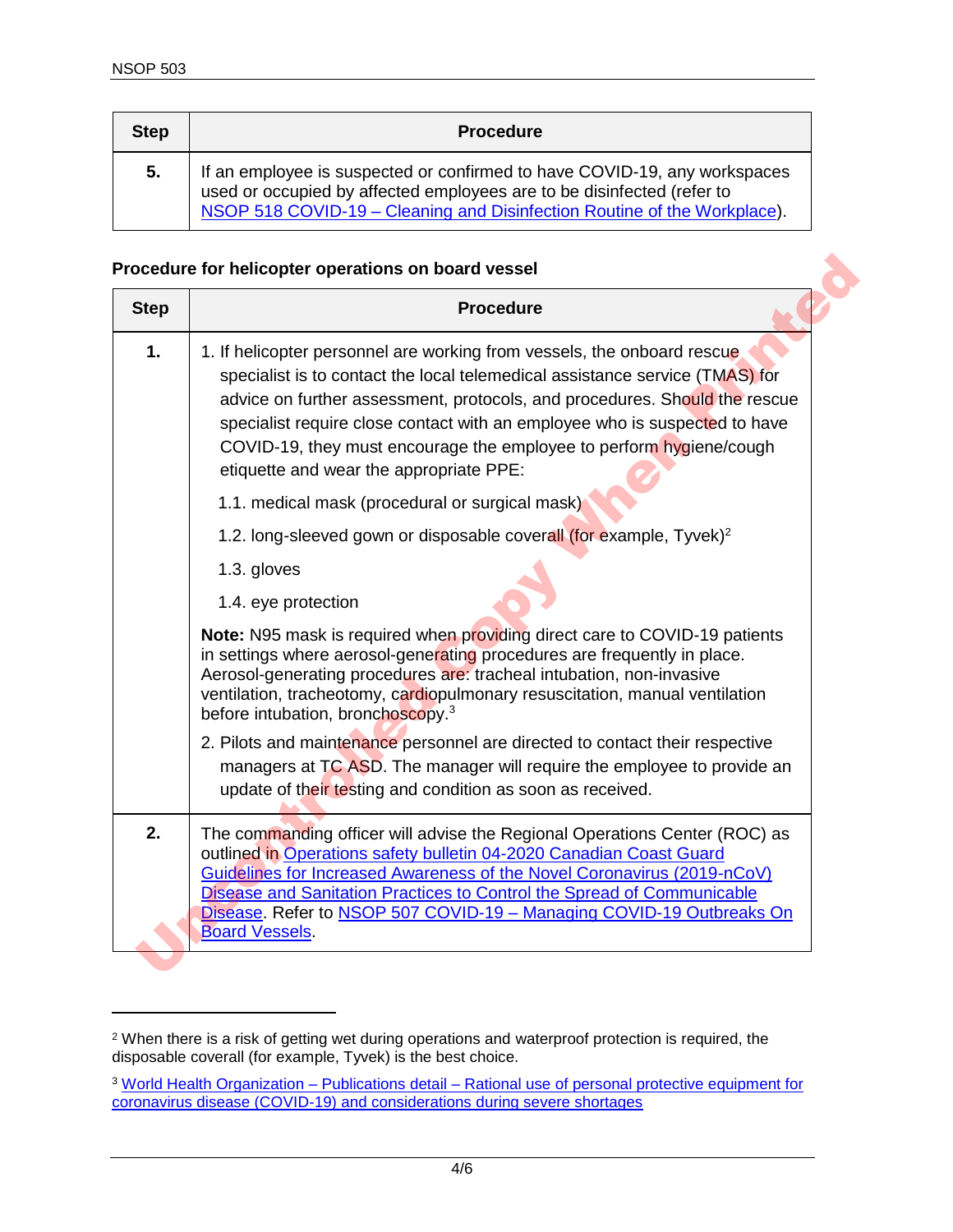| <b>Step</b> | <b>Procedure</b>                                                                                                                                                                                                                                                                |
|-------------|---------------------------------------------------------------------------------------------------------------------------------------------------------------------------------------------------------------------------------------------------------------------------------|
| 3.          | 1. Vessel will arrange through the ROC the best way to get an employee who<br>is suspected to have COVID-19 off the vessel.                                                                                                                                                     |
|             | 2. The commanding officer will advise the employee who is suspected to have<br>COVID-19 to provide an update of their testing and next steps once<br>disembarked.                                                                                                               |
| 4.          | All other employees must be confined to the vessel until other direction has<br>been provided.                                                                                                                                                                                  |
| 5.          | Any workspaces used or occupied by employees who are suspected to have<br>COVID-19 are to be disinfected as per NSOP 518 COVID-19 – Cleaning and<br>Disinfection Routine of the Workplace.                                                                                      |
|             | If the rescue specialist donned PPE for close contact with an employee who is<br>suspected to have COVID-19, they must follow NSOP 502 COVID-19 -<br><b>Instructions for Rescue Specialist and Marine First Responders in Assisting a</b><br><b>Suspected COVID-19 Patient.</b> |

### **Procedure for helicopter in-flight missions**

| disembarked.                                                                                                                                                                                                                                                                                                                                                                                                                                                           |  |
|------------------------------------------------------------------------------------------------------------------------------------------------------------------------------------------------------------------------------------------------------------------------------------------------------------------------------------------------------------------------------------------------------------------------------------------------------------------------|--|
| All other employees must be confined to the vessel until other direction has<br>been provided.                                                                                                                                                                                                                                                                                                                                                                         |  |
| Any workspaces used or occupied by employees who are suspected to have<br>COVID-19 are to be disinfected as per NSOP 518 COVID-19 - Cleaning and<br>Disinfection Routine of the Workplace.<br>If the rescue specialist donned PPE for close contact with an employee who is<br>suspected to have COVID-19, they must follow NSOP 502 COVID-19 -<br>Instructions for Rescue Specialist and Marine First Responders in Assisting a<br><b>Suspected COVID-19 Patient.</b> |  |
| Procedure for helicopter in-flight missions<br><b>Step</b><br><b>Procedure</b>                                                                                                                                                                                                                                                                                                                                                                                         |  |
|                                                                                                                                                                                                                                                                                                                                                                                                                                                                        |  |
| Helicopter personnel carrying out regular flight operations are directed to return<br>to home base upon termination of their mission. In special circumstances<br>where this is not possible, the pilot in command will request permission for<br>overnight accommodation from the Deputy Director, Flight Operations at<br>TC ASD.                                                                                                                                    |  |
|                                                                                                                                                                                                                                                                                                                                                                                                                                                                        |  |
| Where operationally possible, pilots are directed to complete flight planning<br>from home.                                                                                                                                                                                                                                                                                                                                                                            |  |
| If during the course of an in-flight mission, or if a pilot, crew member or client<br>develops any symptoms listed in Step 1 of the Procedure for helicopter<br>operations personnel (on page 1), the protocol for shore-based personnel is to<br>be followed upon return to base (NSOP 506 COVID-19 - Shore-based<br>Personnel).                                                                                                                                      |  |
|                                                                                                                                                                                                                                                                                                                                                                                                                                                                        |  |